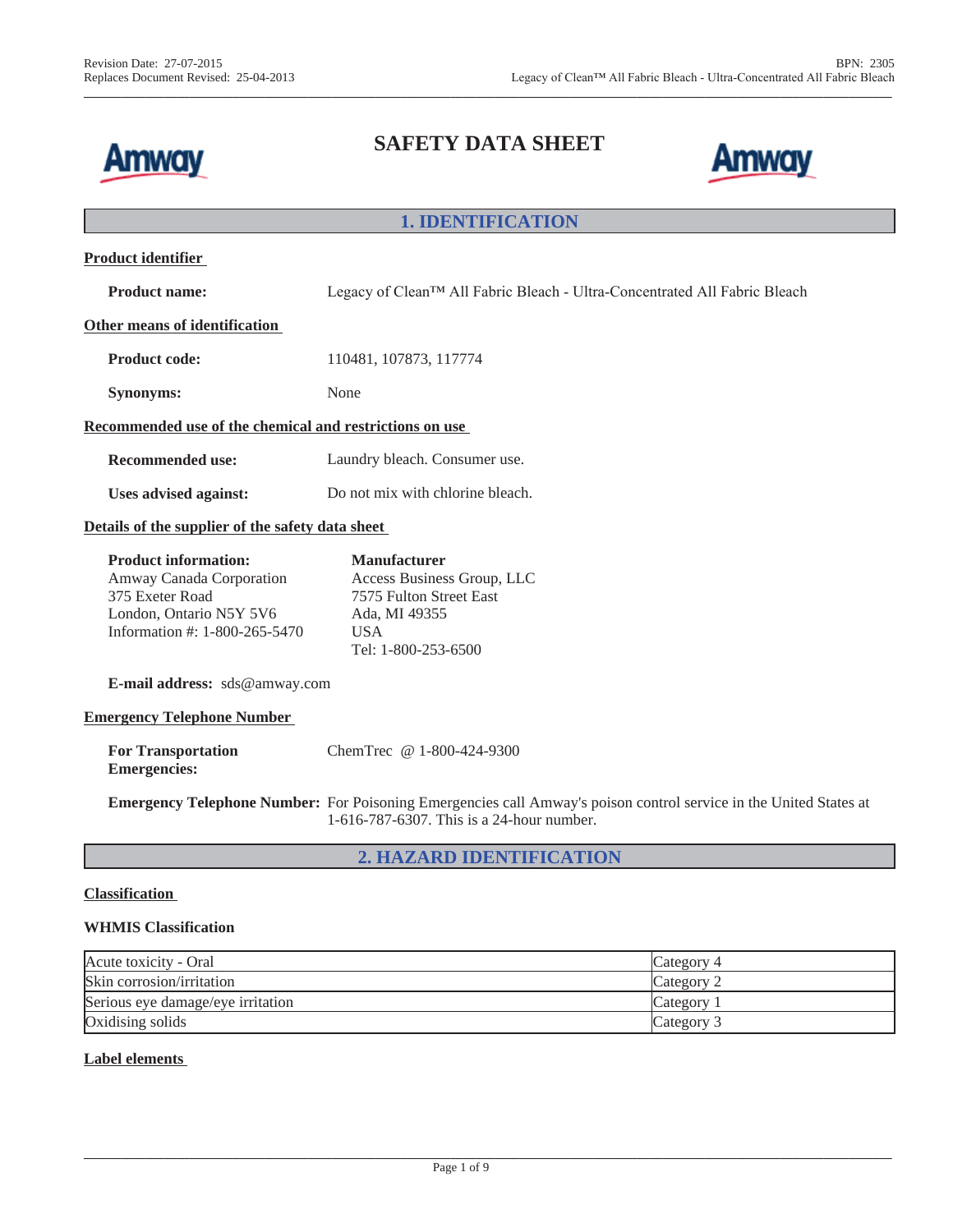

### **DANGER**

### **Hazard statements:**

Harmful if swallowed Causes skin irritation Causes serious eye damage May intensify fire; oxidizer

### **Precautionary Statements - Prevention**

Wash face, hands and any exposed skin thoroughly after handling Do not eat, drink or smoke when using this product Wear protective gloves/protective clothing/eye protection/face protection Keep away from heat/sparks/open flames/hot surfaces. - No smoking Take any precaution to avoid mixing with combustibles

Keep/Store away from combustible materials

## **Precautionary Statements - Response**

#### **Eyes**

IF IN EYES: Rinse cautiously with water for several minutes. Remove contact lenses, if present and easy to do. Continue rinsing Immediately call a POISON CENTRE or doctor/physician

**\_\_\_\_\_\_\_\_\_\_\_\_\_\_\_\_\_\_\_\_\_\_\_\_\_\_\_\_\_\_\_\_\_\_\_\_\_\_\_\_\_\_\_\_\_\_\_\_\_\_\_\_\_\_\_\_\_\_\_\_\_\_\_\_\_\_\_\_\_\_\_\_\_\_\_\_\_\_\_\_\_\_\_\_\_\_\_\_\_\_\_\_\_\_\_\_\_\_\_\_\_\_\_\_\_\_\_\_\_\_\_\_\_\_\_\_\_\_\_\_\_\_\_\_\_\_\_\_\_\_**

## **Skin**

IF ON SKIN: Wash with plenty of soap and water If skin irritation occurs: Get medical advice/attention Take off contaminated clothing and wash before re-use

#### **Ingestion**

IF SWALLOWED: Call a POISON CENTRE or doctor/physician if you feel unwell Rinse mouth **Fire**

In case of fire: Use CO2, dry chemical, or foam for extinction

### **Precautionary Statements - Disposal**

Dispose of contents/container to an approved waste disposal plant

### **Hazards not otherwise classified (HNOC)**

Not applicable

### **OTHER INFORMATION**

• Toxic to aquatic life

## **3. COMPOSITION/INFORMATION ON INGREDIENTS**

| <b>Chemical Name</b>                 | <b>Common Name</b>  | CAS #      | Weight % |
|--------------------------------------|---------------------|------------|----------|
| Sodium percarbonate                  | Sodium percarbonate | 15630-89-4 | $80-90$  |
| Carbonic acid disodium salt          | Sodium carbonate    | $497-19-8$ | $10-20$  |
| Silicic acid (H2SiO3), disodium salt | Sodium metasilicate | 6834-92-0  | l-C      |

Percentages are expressed as a ratio of the weight of the ingredient to the weight of the controlled product (lbs.)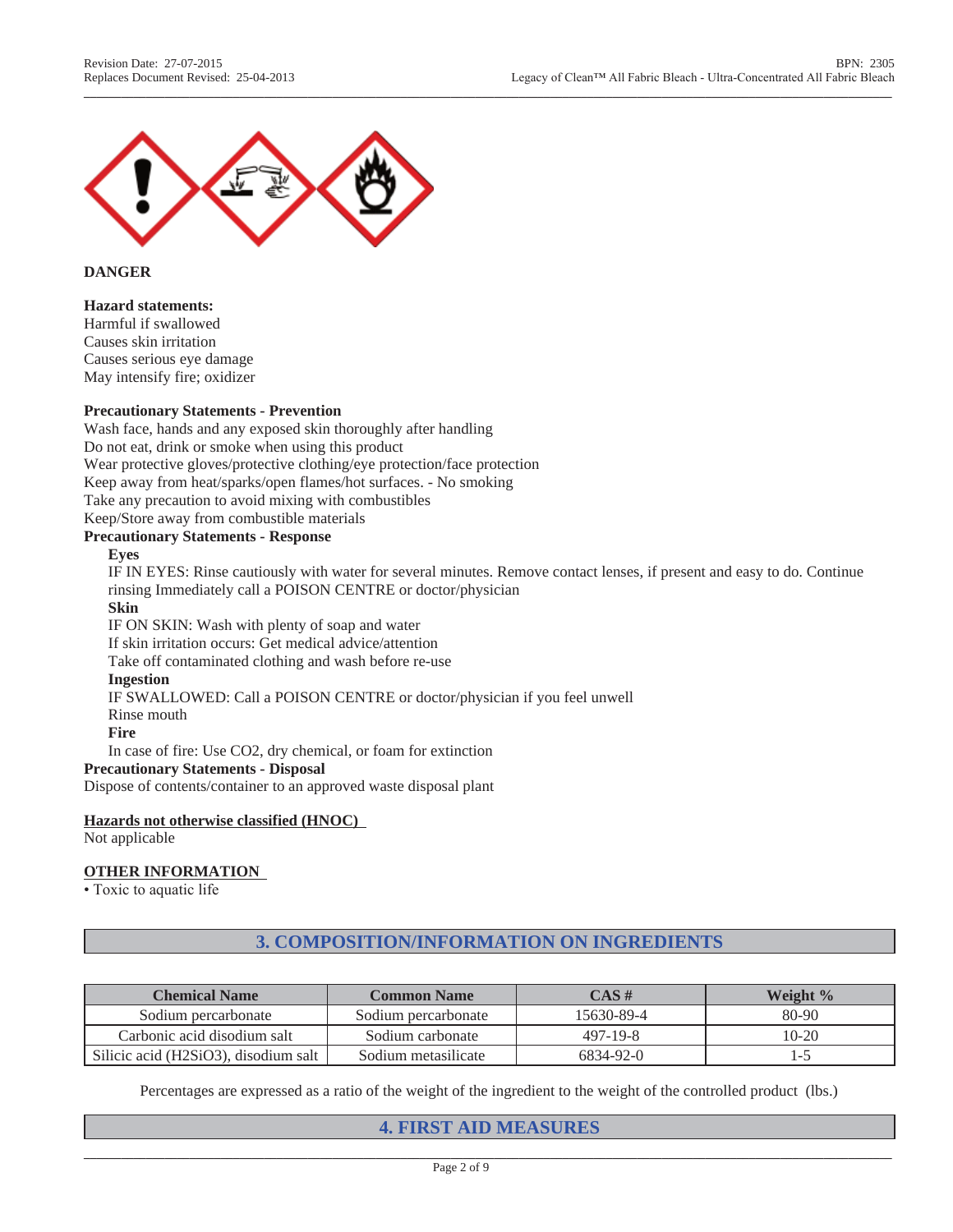### **FIRST AID MEASURES**

| Eye contact:                                                | Remove contact lenses. Rinse with gentle stream of water for 15 minutes, holding eyelids<br>open. Get IMMEDIATE medical advice by calling a poison control center, doctor or<br>hospital emergency room.                                       |  |
|-------------------------------------------------------------|------------------------------------------------------------------------------------------------------------------------------------------------------------------------------------------------------------------------------------------------|--|
| <b>Skin contact:</b>                                        | Wash thoroughly with soap and water. Call a doctor if irritation persists.                                                                                                                                                                     |  |
| <b>Inhalation:</b>                                          | Move to fresh air. If irritation or breathing difficulty develops, GET MEDICAL ADVICE<br>by calling an anti-poison center, doctor or hospital emergency room.                                                                                  |  |
| <b>Ingestion:</b>                                           | Immediately call a POISON CENTRE or doctor/physician Do not induce vomiting. If<br>vomiting occurs spontaneously, keep victim in an upright position. If victim is a child,<br>give 120-240 ml of water. For adults, give 240-360 ml of water. |  |
| <b>Protection of first-aiders:</b>                          | Use personal protective equipment as required.                                                                                                                                                                                                 |  |
| Most important symptoms and effects, both acute and delayed |                                                                                                                                                                                                                                                |  |
| <b>Symptoms:</b>                                            | No information available.                                                                                                                                                                                                                      |  |
|                                                             | Indication of any immediate medical attention and special treatment needed                                                                                                                                                                     |  |
| Notes to physician:                                         | Treat symptomatically.                                                                                                                                                                                                                         |  |

**\_\_\_\_\_\_\_\_\_\_\_\_\_\_\_\_\_\_\_\_\_\_\_\_\_\_\_\_\_\_\_\_\_\_\_\_\_\_\_\_\_\_\_\_\_\_\_\_\_\_\_\_\_\_\_\_\_\_\_\_\_\_\_\_\_\_\_\_\_\_\_\_\_\_\_\_\_\_\_\_\_\_\_\_\_\_\_\_\_\_\_\_\_\_\_\_\_\_\_\_\_\_\_\_\_\_\_\_\_\_\_\_\_\_\_\_\_\_\_\_\_\_\_\_\_\_\_\_\_\_**

## **5. FIRE-FIGHTING MEASURES**

#### **Suitable extinguishing media**

#### **Suitable extinguishing media:**

Use CO2, dry chemical, or foam. Use extinguishing measures that are appropriate to local circumstances and the surrounding environment.

**Unsuitable extinguishing media:** No information available.

#### **Specific hazards arising from the chemical**

May intensify fire; oxidizer.

#### **Special protective equipment for fire-fighters**

Wear self-contained breathing apparatus and protective suit. Use personal protective equipment as required.

### **6. ACCIDENTAL RELEASE MEASURES**

### **Personal precautions, protective equipment and emergency procedures**

#### **Personal precautions:**

Wear appropriate personal protection equipment (respirator, gloves, goggles, and/or faceshield, boots, protective clothing).

#### **For emergency responders:**

Use personal protective equipment as required.

#### **Environmental Precautions**

See Section 12 for additional Ecological Information. Prevent further leakage or spillage if safe to do so.

#### **Methods and material for containment and cleaning up**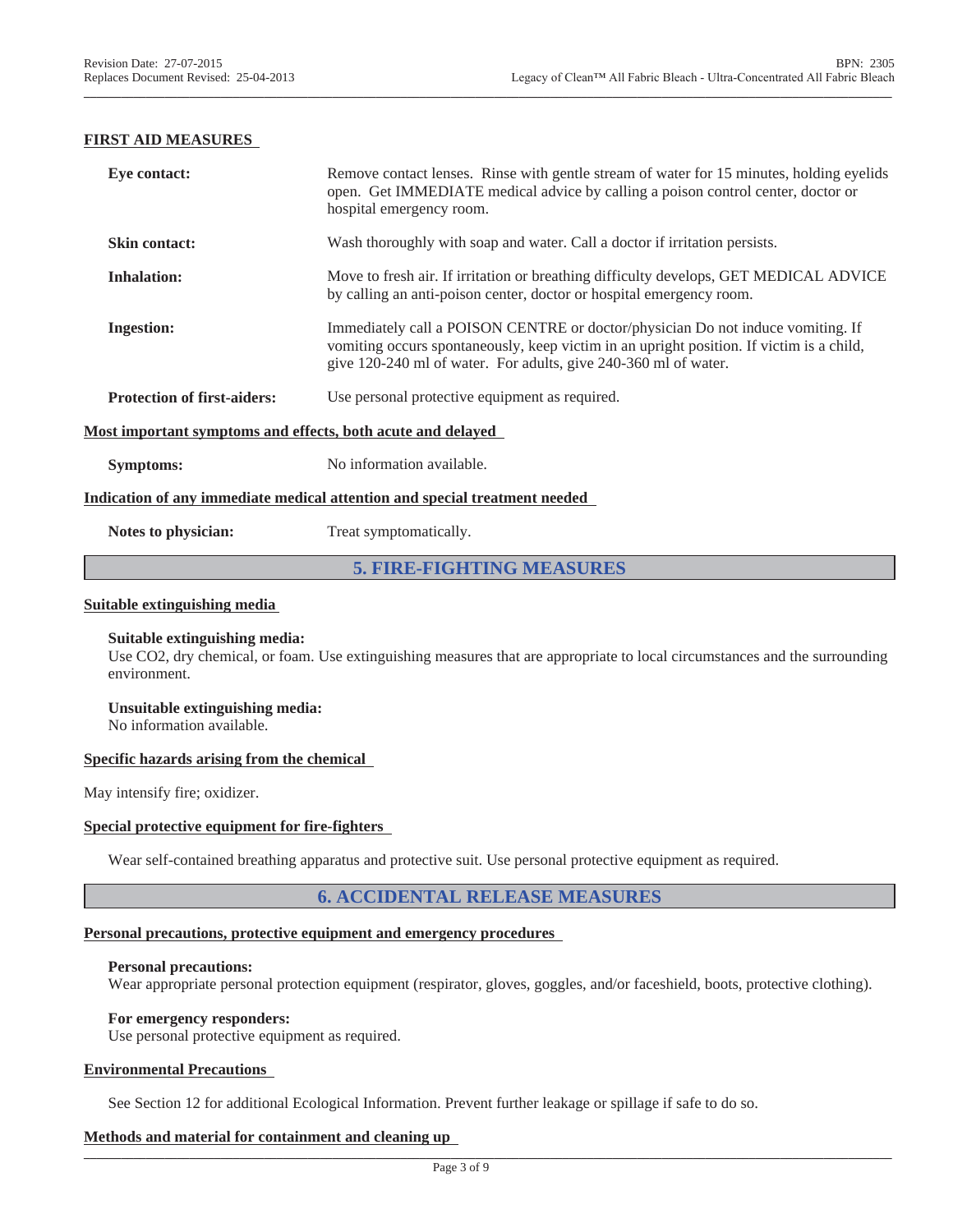#### **Methods for containment:**

Prevent further leakage or spillage if safe to do so. Prevent product from entering drains.

#### **Methods for cleaning up:**

Do not return to original container. Bag spill in dry plastic bags. Dispose of in accordance with all national and local regulations.

### **7. HANDLING AND STORAGE**

**\_\_\_\_\_\_\_\_\_\_\_\_\_\_\_\_\_\_\_\_\_\_\_\_\_\_\_\_\_\_\_\_\_\_\_\_\_\_\_\_\_\_\_\_\_\_\_\_\_\_\_\_\_\_\_\_\_\_\_\_\_\_\_\_\_\_\_\_\_\_\_\_\_\_\_\_\_\_\_\_\_\_\_\_\_\_\_\_\_\_\_\_\_\_\_\_\_\_\_\_\_\_\_\_\_\_\_\_\_\_\_\_\_\_\_\_\_\_\_\_\_\_\_\_\_\_\_\_\_\_**

#### **Precautions for safe handling**

#### **Advice on safe handling:**

Avoid contact with skin and eyes. Use personal protective equipment as required. Do not eat, drink or smoke when using this product. Do not mix with chlorine bleach. Keep away from heat and sources of ignition.

#### **General hygiene considerations:**

Handle in accordance with good industrial hygiene and safety practice.

#### **Conditions for safe storage, including any incompatibilities**

#### **Storage conditions:**

Keep out of the reach of children. Keep in a dry place. Keep away from combustible material.

#### **Incompatible materials:**

Do not mix with chlorine bleach. Contact with highly reactive chemicals like strong acids, strong bases, oxidizers or reducing agents may cause a dangerous reaction.

### **8. EXPOSURE CONTROLS/PERSONAL PROTECTION**

#### **Control parameters**

#### **Exposure limits:**

This product, as supplied, does not contain any hazardous materials with occupational exposure limits established by the region specific regulatory bodies

#### **Derived No Effect Level (DNEL):**

No information available.

#### **Predicted No Effect Concentration (PNEC):**

No information available.

#### **Appropriate engineering controls**

#### **Engineering measures:**

Mechanical ventilation is not normally necessary when this product is used according to label directions.

#### **Individual protection measures, such as personal protective equipment**

**Eye/face protection:** Follow label directions. No special technical protective measures are necessary. Avoid contact with eyes. Where use conditions and/or extent and duration of exposure differ from typical household consumer use, appropriate protective equipment may be necessary to minimize exposures.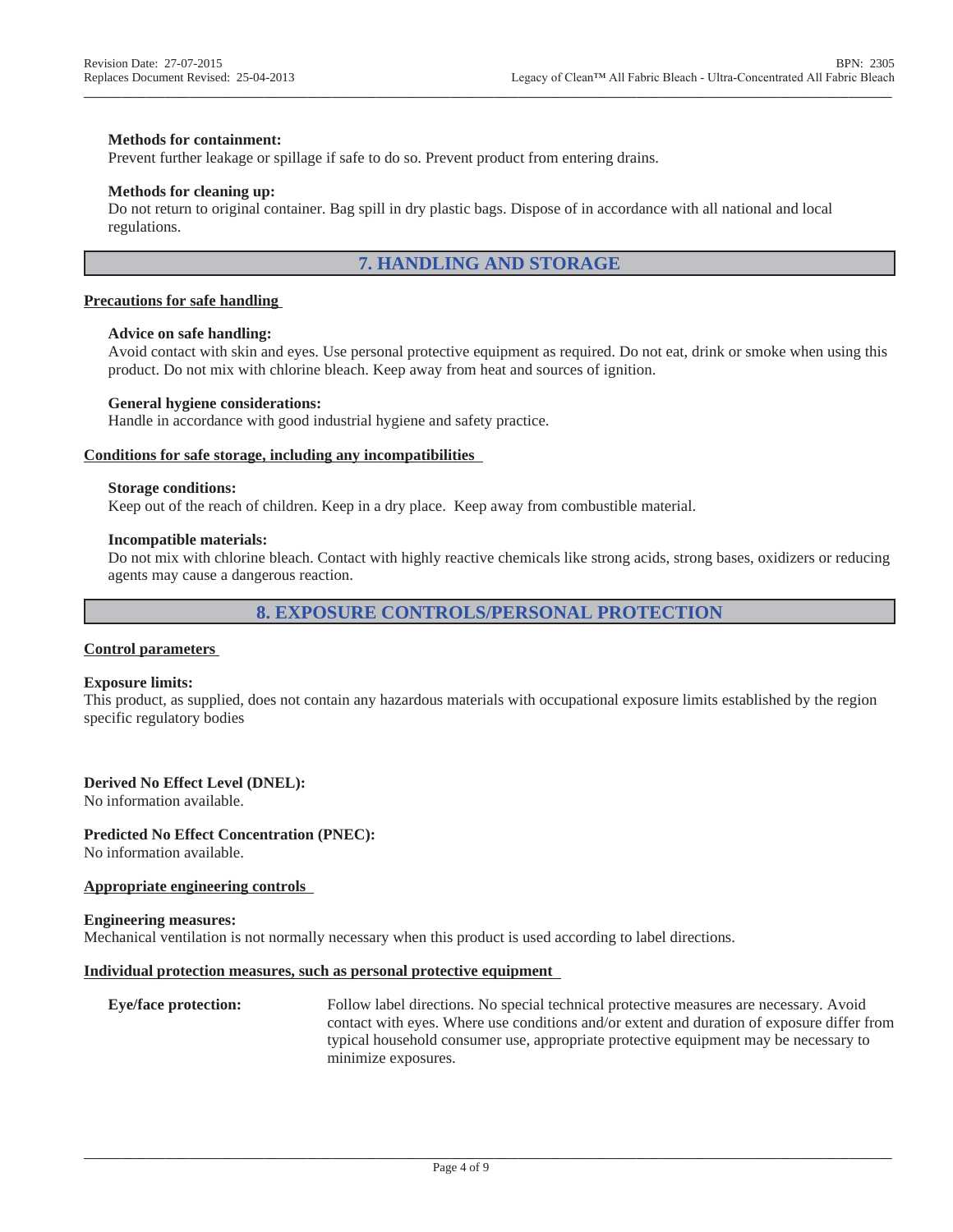| <b>Hand protection:</b>          | Follow label directions. Skin protection is not normally necessary when this product is<br>used according to label directions. Where use conditions and/or extent and duration of<br>exposure differ from typical household consumer use, appropriate protective equipment<br>may be necessary to minimize exposures.                          |
|----------------------------------|------------------------------------------------------------------------------------------------------------------------------------------------------------------------------------------------------------------------------------------------------------------------------------------------------------------------------------------------|
| <b>Skin and body protection:</b> | Follow label directions. Skin and body protection is not normally necessary when this<br>product is used according to product label directions. Where use conditions and/or extent<br>and duration of exposure differ from typical household consumer use, appropriate<br>protective equipment may be necessary to minimize exposures.         |
| <b>Respiratory protection:</b>   | Follow label directions. Respiratory protective equipment is not normally necessary when<br>this product is used according to product label directions. Where use conditions and/or<br>extent and duration of exposure differ from typical household consumer use, appropriate<br>protective equipment may be necessary to minimize exposures. |

**\_\_\_\_\_\_\_\_\_\_\_\_\_\_\_\_\_\_\_\_\_\_\_\_\_\_\_\_\_\_\_\_\_\_\_\_\_\_\_\_\_\_\_\_\_\_\_\_\_\_\_\_\_\_\_\_\_\_\_\_\_\_\_\_\_\_\_\_\_\_\_\_\_\_\_\_\_\_\_\_\_\_\_\_\_\_\_\_\_\_\_\_\_\_\_\_\_\_\_\_\_\_\_\_\_\_\_\_\_\_\_\_\_\_\_\_\_\_\_\_\_\_\_\_\_\_\_\_\_\_**

### **General industrial hygiene practice:**

This product is sold as a consumer product. Where use conditions and/or extent and duration of exposure differ from typical household consumer use, appropriate protective equipment may be necessary to minimize exposures. Handle in accordance with good industrial hygiene and safety practice.

## **9. PHYSICAL AND CHEMICAL PROPERTIES**

### **Information on basic physical and chemical properties**

| <b>Physical state:</b>              | Powder                       |                          |                          |
|-------------------------------------|------------------------------|--------------------------|--------------------------|
| Appearance:                         | Granular                     | Odour:                   | Floral                   |
| Colour:                             | White                        | <b>Odour threshold:</b>  | No information available |
| <b>Property</b>                     | <b>Values</b>                | Remarks • Method         |                          |
| pH:                                 | $10.28 - 10.82$              | Solution $(1%)$          |                          |
| Melting point/freezing point:       |                              | No information available |                          |
| <b>Boiling point/boiling range:</b> |                              | No information available |                          |
| <b>Flash point:</b>                 |                              | No information available |                          |
| <b>Evaporation rate:</b>            |                              | No information available |                          |
| Flammability (solid, gas):          |                              | No information available |                          |
| <b>Flammability limit in air:</b>   |                              |                          |                          |
| <b>Upper flammability limit:</b>    |                              |                          |                          |
| <b>Lower flammability limit:</b>    |                              |                          |                          |
| Vapour pressure:                    |                              | No information available |                          |
| Vapour density:                     |                              | No information available |                          |
| <b>Specific Gravity:</b>            |                              | No information available |                          |
| <b>Water solubility:</b>            | Soluble in water             |                          |                          |
| Solubility(ies):                    |                              | No information available |                          |
| <b>Partition coefficient</b>        |                              | No information available |                          |
| <b>Auto-ignition temperature:</b>   |                              | No information available |                          |
| <b>Decomposition temperature:</b>   |                              | No information available |                          |
| Kinematic viscosity:                |                              | No information available |                          |
| <b>Dynamic viscosity:</b>           |                              |                          |                          |
| <b>Explosive properties:</b>        | No information available     |                          |                          |
| <b>Oxidising properties:</b>        | May intensify fire; oxidizer |                          |                          |
| <b>Softening point:</b>             | No information available     |                          |                          |
| Molecular weight:                   | No information available     |                          |                          |
| VOC content (%):                    | No information available     |                          |                          |
| <b>Density:</b>                     | No information available     |                          |                          |
| <b>Bulk density:</b>                | $0.92 - 1.10$ g/cc           |                          |                          |

## **10. STABILITY AND REACTIVITY**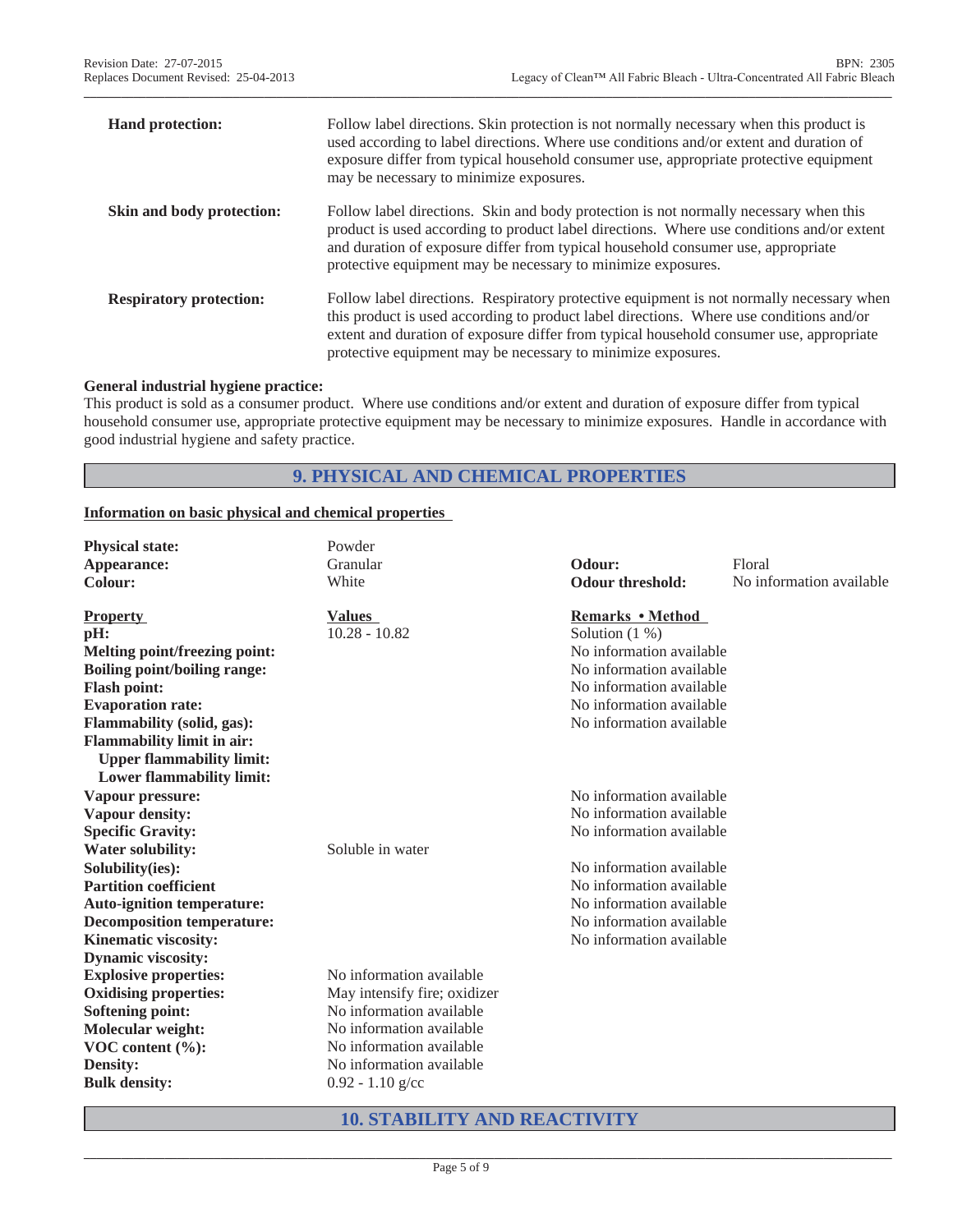### **Reactivity**

No data available.

### **Chemical stability**

**Stability:**

Stable under normal conditions.

**Sensitivity to mechanical impact:** None.

**Sensitivity to static discharge:** None.

### **Possibility of hazardous reactions**

Do not mix with chlorine bleach. Contact with highly reactive chemicals like strong acids, strong bases, oxidizers or reducing agents may cause a dangerous reaction.

**\_\_\_\_\_\_\_\_\_\_\_\_\_\_\_\_\_\_\_\_\_\_\_\_\_\_\_\_\_\_\_\_\_\_\_\_\_\_\_\_\_\_\_\_\_\_\_\_\_\_\_\_\_\_\_\_\_\_\_\_\_\_\_\_\_\_\_\_\_\_\_\_\_\_\_\_\_\_\_\_\_\_\_\_\_\_\_\_\_\_\_\_\_\_\_\_\_\_\_\_\_\_\_\_\_\_\_\_\_\_\_\_\_\_\_\_\_\_\_\_\_\_\_\_\_\_\_\_\_\_**

#### **Conditions to avoid**

Exposure to moisture. Decomposes when moist. Keep out of reach of children. Do not mix with chlorine bleach.

### **Incompatible materials:**

Do not mix with chlorine bleach. Contact with highly reactive chemicals like strong acids, strong bases, oxidizers or reducing agents may cause a dangerous reaction.

### **Hazardous decomposition products**

Not determined.

## **11. TOXICOLOGICAL INFORMATION**

#### **Information on likely routes of exposure**

| <b>Aggravated medical conditions:</b> | Exposure to this product may aggravate pre-existing skin, eye, and respiratory disorders.           |
|---------------------------------------|-----------------------------------------------------------------------------------------------------|
| Principle routes of exposure:         | Eye contact, skin contact                                                                           |
| <b>Inhalation:</b>                    | May cause irritation of respiratory tract.                                                          |
| Eye contact:                          | Severely irritating to eyes.                                                                        |
| <b>Skin contact:</b>                  | Irritating to skin. Patch test on human volunteers did not demonstrate sensitisation<br>properties. |
| <b>Ingestion:</b>                     | Harmful if swallowed. Ingestion of this product can cause irritation of the mouth and               |
|                                       | throat, upset stomach, nausea, vomiting and diarrhea.                                               |

### **Component Information**

| <b>Chemical Name</b>                    | Oral LD50            | <b>Dermal LD50</b> | <b>Inhalation LC50</b>               |
|-----------------------------------------|----------------------|--------------------|--------------------------------------|
| Sodium percarbonate<br>15630-89-4       | $= 1034$ mg/kg (Rat) |                    |                                      |
| Carbonic acid disodium salt<br>497-19-8 | $= 4090$ mg/kg (Rat) |                    | $= 2300$ mg/m <sup>3</sup> (Rat) 2 h |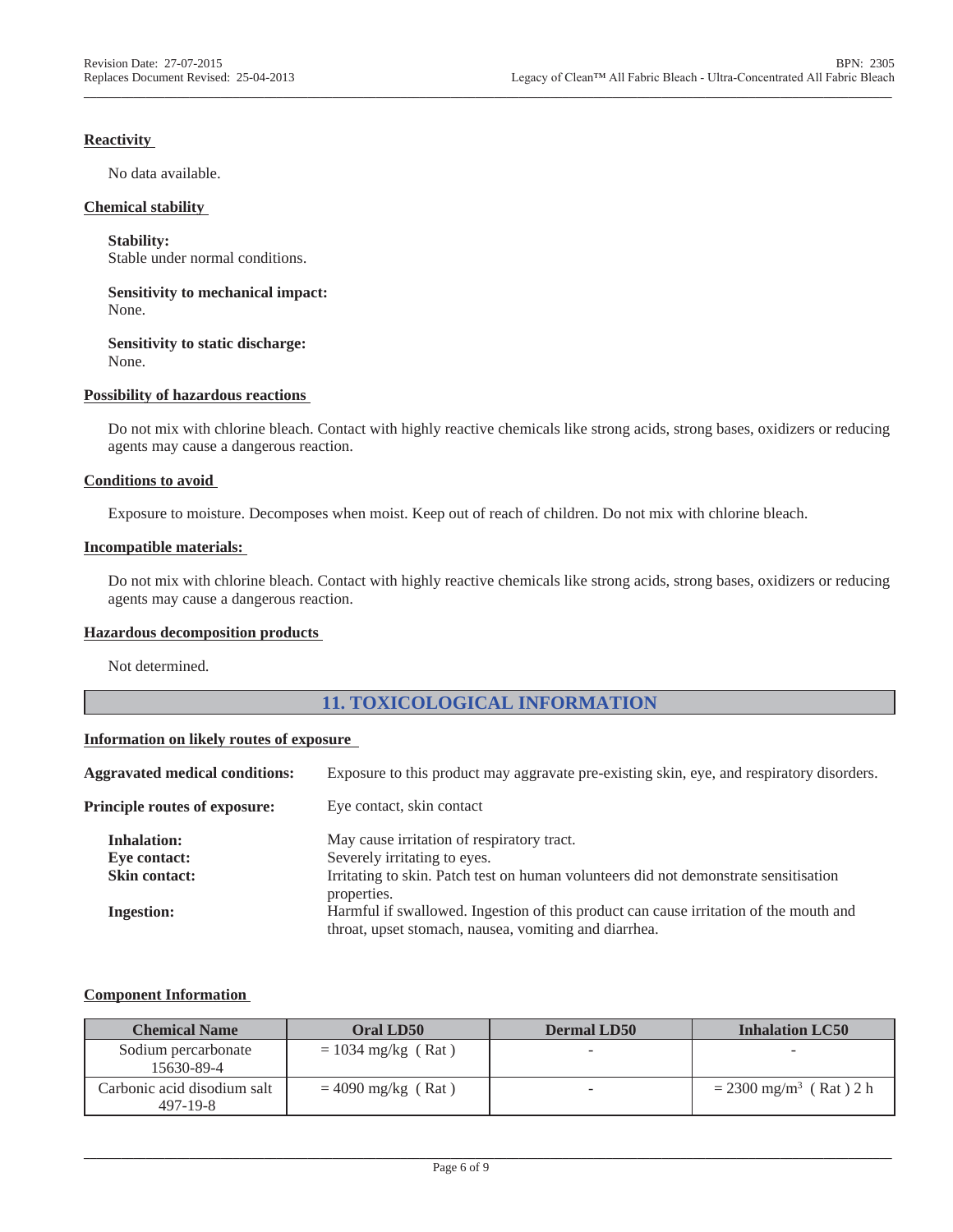| Silicic acid (H2SiO3), disodium | $= 1153 \text{ mg/kg}$ (Rat) |  |
|---------------------------------|------------------------------|--|
| salt                            |                              |  |
| 6834-92-0                       |                              |  |

**\_\_\_\_\_\_\_\_\_\_\_\_\_\_\_\_\_\_\_\_\_\_\_\_\_\_\_\_\_\_\_\_\_\_\_\_\_\_\_\_\_\_\_\_\_\_\_\_\_\_\_\_\_\_\_\_\_\_\_\_\_\_\_\_\_\_\_\_\_\_\_\_\_\_\_\_\_\_\_\_\_\_\_\_\_\_\_\_\_\_\_\_\_\_\_\_\_\_\_\_\_\_\_\_\_\_\_\_\_\_\_\_\_\_\_\_\_\_\_\_\_\_\_\_\_\_\_\_\_\_**

#### **Information on toxicological effects**

**Symptoms:** No information available.

### **Delayed and immediate effects as well as chronic effects from short and long-term exposure**

| <b>Skin corrosion/irritation</b>  | Irritating to skin.                                                          |
|-----------------------------------|------------------------------------------------------------------------------|
| Serious eye damage/eye irritation | Risk of serious damage to eyes.                                              |
| <b>Sensitisation:</b>             | Patch test on human volunteers did not demonstrate sensitisation properties. |
| Germ cell mutagenicity:           | None known.                                                                  |
| <b>Carcinogenicity:</b>           | None known                                                                   |
| <b>Reproductive toxicity:</b>     | This product does not contain any known or suspected reproductive hazards.   |
| <b>STOT</b> - single exposure:    | None under normal use conditions.                                            |
| <b>STOT</b> - repeated exposure:  | None under normal use conditions.                                            |
| <b>Aspiration hazard:</b>         | No hazard from product as supplied.                                          |

## **12. ECOLOGICAL INFORMATION**

### **Ecotoxicity**

Toxic to aquatic life. Aquatic Toxicity (Acute): Aquatic Acute 2

| <b>Chemical Name</b>            | <b>Algae/aquatic plants</b> | <b>Fish</b>                                                                                 | <b>Crustacea</b>                                           |
|---------------------------------|-----------------------------|---------------------------------------------------------------------------------------------|------------------------------------------------------------|
| Sodium percarbonate             |                             | 70: 240 h Chlorella emersonii [70.7: 96 h Pimephales promelas] 4.9: 48 h Daphnia pulex mg/L |                                                            |
| 15630-89-4                      | $mg/L$ EC50                 | mg/L LC50 static                                                                            | EC50                                                       |
| Carbonic acid disodium salt     | 242: 120 h Nitzschia mg/L   |                                                                                             | 300: 96 h Lepomis macrochirus 265: 48 h Daphnia magna mg/L |
| $497 - 19 - 8$                  | EC50                        | mg/L LC50 static 310 - 1220:                                                                | EC50                                                       |
|                                 |                             | 96 h Pimephales promelas                                                                    |                                                            |
|                                 |                             | mg/L LC50 static                                                                            |                                                            |
| Silicic acid (H2SiO3), disodium |                             | 210: 96 h Brachydanio rerio                                                                 | $216:96 h$ Daphnia magna mg/L                              |
| salt                            |                             | mg/L LC50 semi-static 210: 96                                                               | EC50                                                       |
| 6834-92-0                       |                             | h Brachydanio rerio mg/L                                                                    |                                                            |
|                                 |                             | LC50                                                                                        |                                                            |

### **Persistence and degradability**

Readily biodegradable.

### **Bioaccumulation**

No information available

### **Mobility in soil**

No information available.

**Mobility** Soluble in water.

### **Other adverse effects**

No information available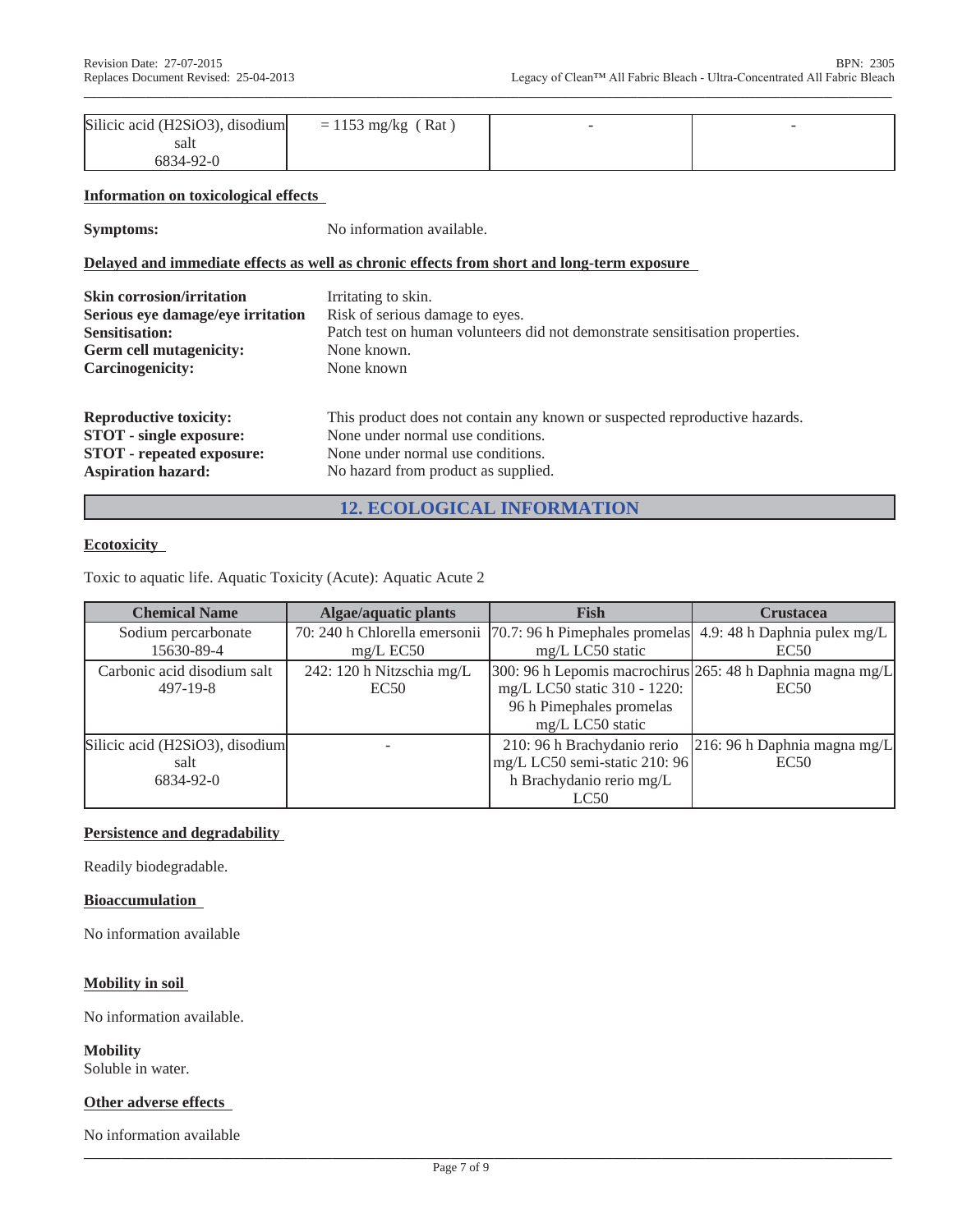## **13. DISPOSAL CONSIDERATIONS**

**\_\_\_\_\_\_\_\_\_\_\_\_\_\_\_\_\_\_\_\_\_\_\_\_\_\_\_\_\_\_\_\_\_\_\_\_\_\_\_\_\_\_\_\_\_\_\_\_\_\_\_\_\_\_\_\_\_\_\_\_\_\_\_\_\_\_\_\_\_\_\_\_\_\_\_\_\_\_\_\_\_\_\_\_\_\_\_\_\_\_\_\_\_\_\_\_\_\_\_\_\_\_\_\_\_\_\_\_\_\_\_\_\_\_\_\_\_\_\_\_\_\_\_\_\_\_\_\_\_\_**

#### **Waste treatment methods**

| <b>Disposal of wastes</b> | Disposal should be in accordance with applicable regional, national and local laws and<br>regulations. |
|---------------------------|--------------------------------------------------------------------------------------------------------|
| Contaminated packaging:   | Only empty packaging can be recycled.                                                                  |

### **14. TRANSPORT INFORMATION**

The listed transportation classification does not address regulatory variations due to changes in package size, mode of shipment or other regulatory descriptions.

### **DOT:**

UN/ID No.: UN3378 Proper shipping name: SODIUM CARBONATE PEROXYHYDRATE Hazard Class: 5.1 Packing group: III **IMDG/ADR:** UN/ID No.: UN3378 Proper shipping name: SODIUM CARBONATE PEROXYHYDRATE Hazard class: 5.1 Packing group: III Marine pollutant: Not applicable

### **ICAO/IATA:**

UN/ID No.: UN3378 Proper shipping name: SODIUM CARBONATE PEROXYHYDRATE Hazard class: 5.1 Packing group: III Marine pollutant: Not applicable

The information contained in this document is subject to change or update due to changing government regulations. The user of this document assumes responsibility for complying with all applicable national and international laws and regulations regarding the shipment of Dangerous Goods

## **15. REGULATORY INFORMATION**

This product has been classified in accordance with the hazard criteria of the Hazardous Products Regulations (HPR). This SDS contains all of the information required by the HPR.

### **16. OTHER INFORMATION**

#### **Key or legend to abbreviations and acronyms used in the safety data sheet**

TWA - TWA (Time-Weighted Average) STEL - STEL (Short Term Exposure Limit) WHMIS (Workplace Hazardous Materials Information System)